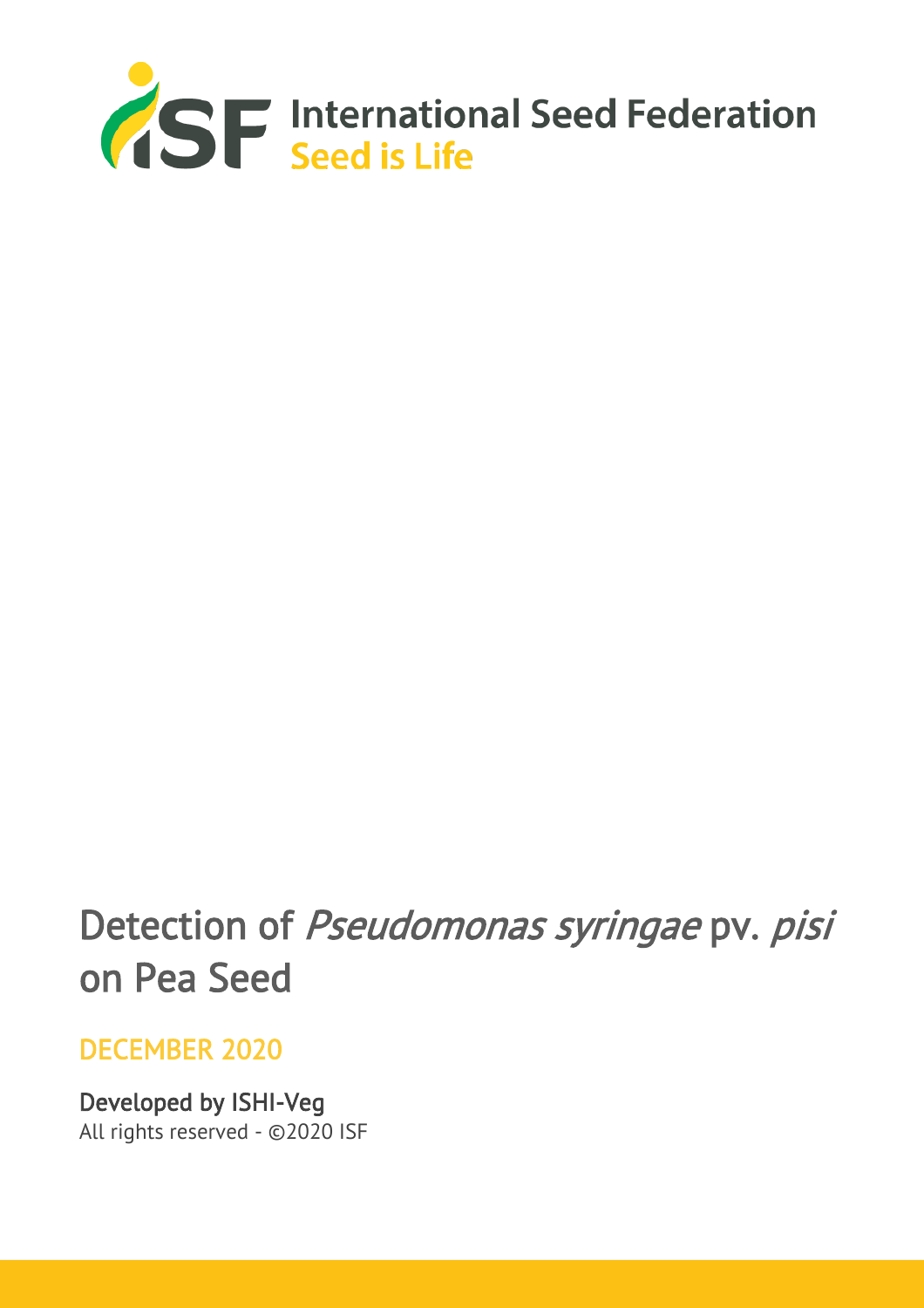

# Detection of Pseudomomonas syringae pv. pisi on Pea **Seed**

| Crop:        | Pea (Pisum sativum)           |  |
|--------------|-------------------------------|--|
| Pathogen(s): | Pseudomonas syringae pv. pisi |  |
| Version:     | 2 (December 2020)             |  |

#### PRINCIPLE

Detection of viable *Pseudomonas syringae* pv. *pisi* (Psp) bacteria is done by dilution plating on two semi-selective media (KBBCA and SNAC). Extraction of bacteria from the surface and the funiculus of the seed is enhanced by soaking. Suspect bacterial colonies are then confirmed by a pathogenicity assay.

After dilution plating, a PCR assay may be used for identification of the suspect bacterial colonies. The test is complete if no Psp bacteria are detected. However, as PCR may detect both infectious and non-infectious bacterial particles, a positive PCR must be followed with a pathogenicity assay to determine if the suspect Psp isolate is pathogenic. The complete method process workflow is presented in Figure 1.



Figure 1. Method process workflow

#### METHOD VALIDATION

Version 1 of this method for detecting Psp on pea seed is an ISTA Rule (7-029) (https://www.seedtest.org/en/seed-health-methods-content---1--1452.html), and seven laboratories participated in a comparative test to generate data on repeatability and reproducibility (ISTA, 2012). It is also an NSHS Standard A [\(https://seedhealth.org/seed-health](https://seedhealth.org/seed-health-testing-methods/)[testing-methods/\)](https://seedhealth.org/seed-health-testing-methods/).

In this second version an optional PCR identification assay was validated (Lê Van et al., 2020).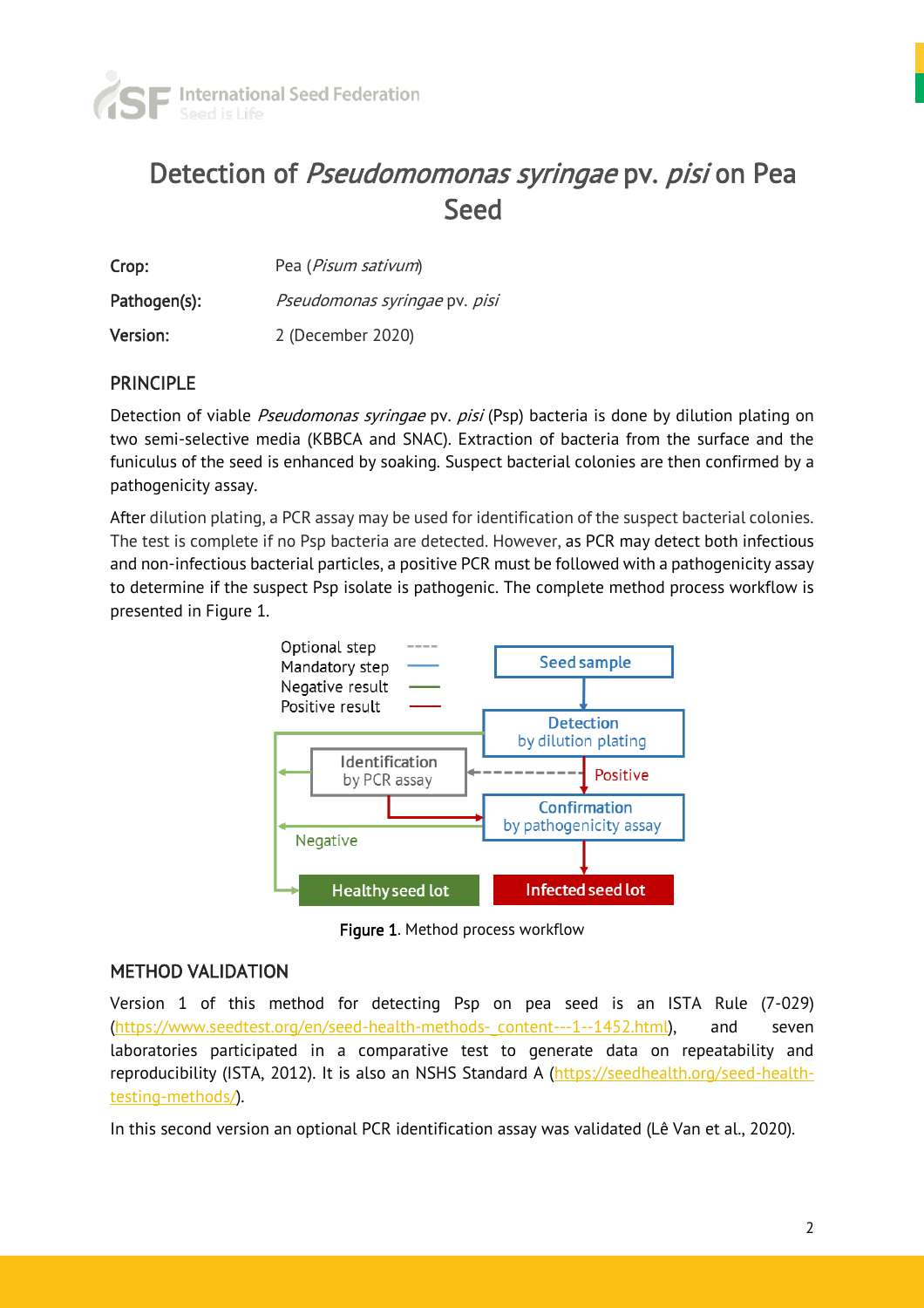

#### RESTRICTIONS ON USE

Technical details on the reagents / material used in the validation study (e.g. supplier information) are provided in the protocol and the validation report. If material and consumables from different suppliers are used, it is necessary to verify their performance. For PCR methods, in-house method optimization is often necessary by changing certain parameters as described in [Best Practices for](https://www.worldseed.org/wp-content/uploads/2019/12/Best-Practices_PCR_Dec_2019.pdf)  [PCR Assays in Seed Health Tests.](https://www.worldseed.org/wp-content/uploads/2019/12/Best-Practices_PCR_Dec_2019.pdf)

This test method is suitable for untreated seed.

The ability to recover Psp on plates can be influenced by the presence of other microorganisms and/or inhibitory chemicals used for seed disinfestation/disinfection. It is the responsibility of the user to check for such antagonism and/or inhibition by analysis and sample spiking.

This test method has not been validated for seed treated with protective chemicals or biological substances or physical (such as hot water) or chemical (calcium or sodium hypochlorite) processes with the aim of disinfestation/disinfection. If a user chooses to test treated seed using this method, it is the responsibility of the user to determine empirically (through analysis, sample spiking, or experimental comparisons) whether the protective chemicals or biological substances have an effect on the method results.

#### METHOD EXECUTION

To ensure process standardization and valid results, it is strongly recommended that the best practices developed by ISHI-Veg for **PCR** and [Dilution Plating Assays in](https://www.worldseed.org/our-work/phytosanitary-matters/seed-health/ishi-veg-method-development/) Seed Health Tests are followed.

#### SAMPLE AND SUBSAMPLE SIZE

The recommended minimum sample size is 5,000 seeds with a maximum subsample size of 1,000 seeds.

| <b>Version</b> | <b>Date</b>   | Changes (minor editorial changes not indicated)                                                                                                                     |
|----------------|---------------|---------------------------------------------------------------------------------------------------------------------------------------------------------------------|
| 1.0            | January 2014  |                                                                                                                                                                     |
| 1.1            | January 2017  | Step 6.1 and 6.2 of the dilution plating are modified.                                                                                                              |
| 2.0            | December 2020 | An optional PCR identification assay replaces the optional<br>biochemical identification steps.<br>The protocol is presented in accordance with ISHI-Veg's protocol |
|                |               | quidelines                                                                                                                                                          |

#### REVISION HISTORY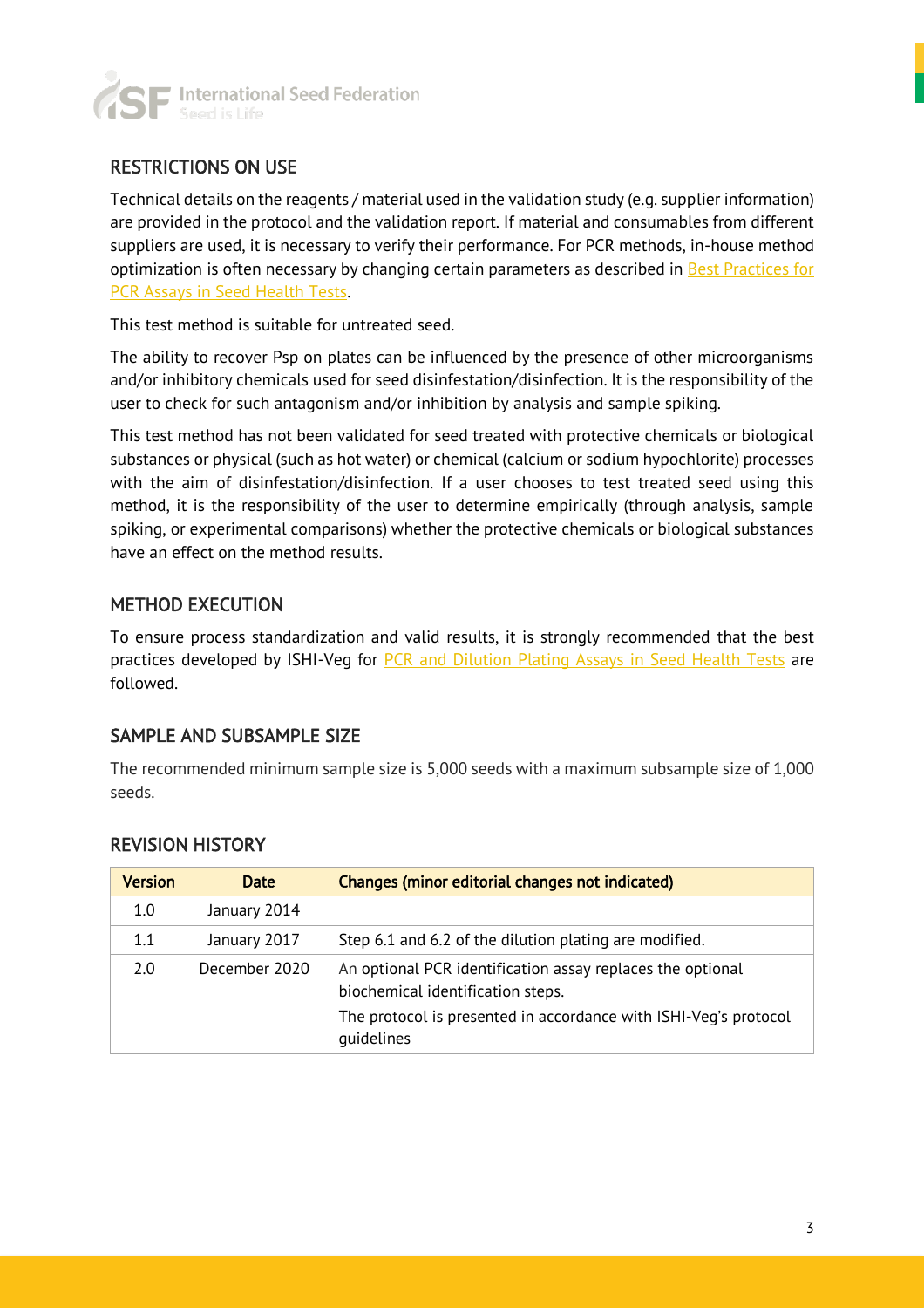

### Protocol for detecting Pseudomonas syringae pv. pisi on Pea Seed

An older version of this protocol is available on ISTA's website: ISTA 7-029: Detection of Pseudomonas syringae pv. pisi in Pisum sativum (pea) seed [\(https://www.seedtest.org/en/seed-health-methods-\\_content---1--1452.html\)](https://www.seedtest.org/en/seed-health-methods-_content---1--1452.html).

## I. DETECTION BY DILUTION PLATING

#### **Materials**

- − Polythene bags or containers
- − Cold room or refrigerator operating at 4 °C
- − Incubator: operating at 28–30 °C
- − pH meter: capable of reading to the nearest 0.01 pH unit
- − Dilution containers
- − Sterile spreader
- − Seed extraction buffer (Table I.1)
- − Controls (Table I.2)
- − Plates of SNAC (Table I.3) and KBBCA media (Table I.4)
- − Lab disposables

#### Table I.1. Seed extraction buffer (0.85% NaCl (w/v) / 0.15M)

| Compound                   | Amount/L         |
|----------------------------|------------------|
| Sodium chloride (NaCl)     | 8.5 <sub>q</sub> |
| Distilled/de-ionized water | 1000 mL          |
| $\cdots$ $\cdots$          |                  |

Note: Autoclave at 15 psi for 15 min at 121 °C.

#### Table I.2. Types of controls used

| Control type                   | <b>Description</b>     |
|--------------------------------|------------------------|
| Positive Control (PC)          | A known strain of Psp  |
| Negative Process Control (NPC) | Seed extraction buffer |

#### Table I.3. SNAC semi-selective medium

| Compounds                                                           | Amount/L          |
|---------------------------------------------------------------------|-------------------|
| Tryptone                                                            | 5.0 <sub>q</sub>  |
| Peptone                                                             | 3.0 <sub>q</sub>  |
| NaCl                                                                | 5.0q              |
| Sucrose                                                             | 50.0 $q$          |
| $H_3BO_3$ (0.1 g/mL)                                                | 10.0 mL           |
| Agar                                                                | 15.0 <sub>q</sub> |
| Distilled/deionized water to a final volume of                      | $1000$ ml         |
| Cephalexin monohydrate <sup>a</sup> (80 mg/mL in 70% (v/v) ethanol) | 80.0 mg (1.0 mL)  |
| Nystatin <sup>a</sup> (35 mg/mL in 70% (v/v) ethanol)               | 35.0 mg (1.0 mL)  |

a Added after autoclaving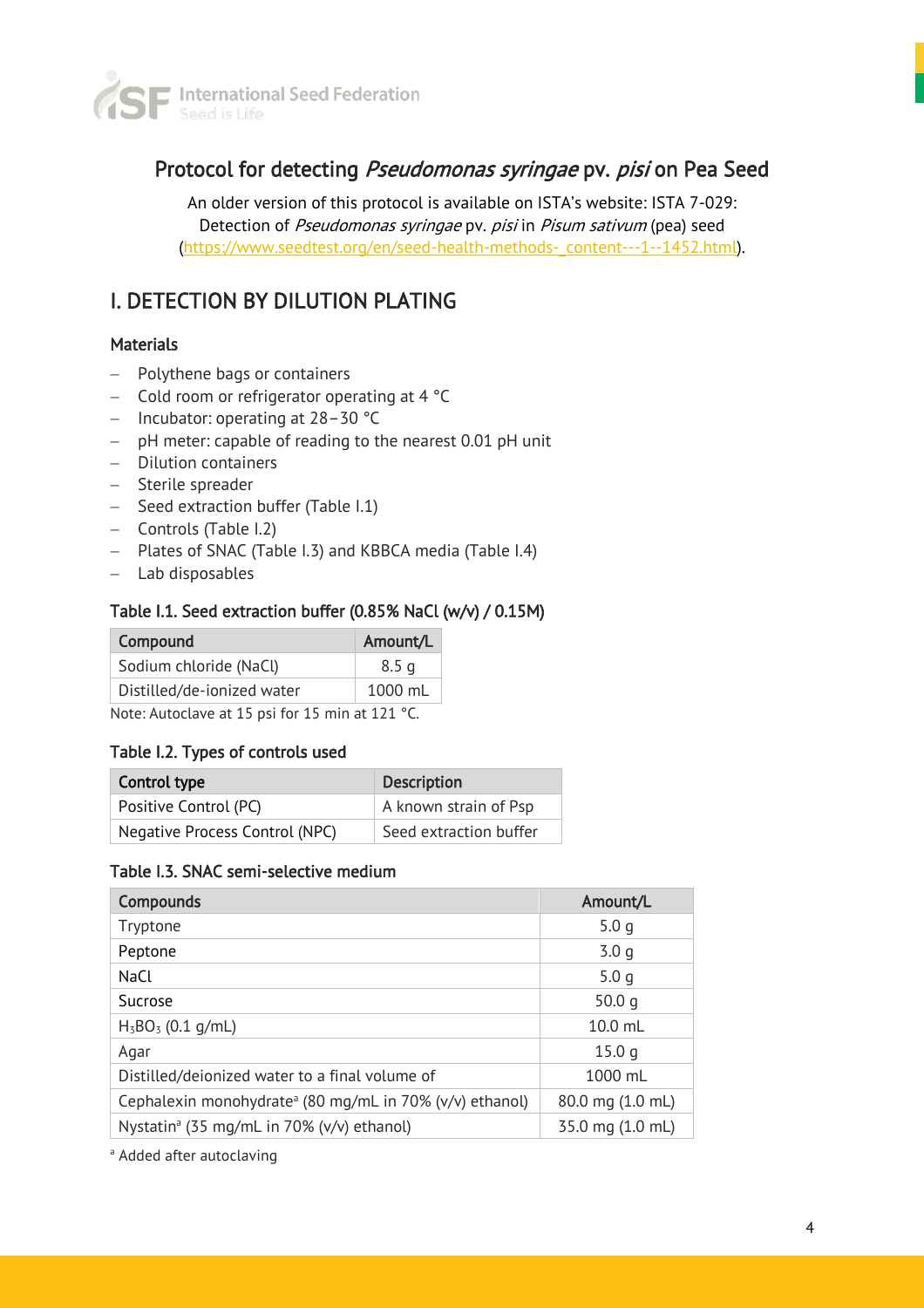

#### Table I.4. KBBCA semi-selective medium

| Compound                                                     | Amount/L          |
|--------------------------------------------------------------|-------------------|
| Proteose peptone (e.g.#3 Difco)                              | 20.0 <sub>q</sub> |
| Glycerol                                                     | 10.0 <sub>q</sub> |
| K <sub>2</sub> HPO <sub>4</sub>                              | 1.5 <sub>q</sub>  |
| $MqSO4$ anhydrous                                            | 0.73q             |
| $H_3BO_3$                                                    | 1.5 <sub>q</sub>  |
| NaOH (1N)                                                    | $2.0$ ml          |
| Agar                                                         | 15.0 <sub>q</sub> |
| Distilled/deionized water to a final volume of               | 1000 mL           |
| Cycloheximide <sup>a,b</sup> (50 mg/mL in 70% (v/v) ethanol) | 100.0 mg (2.0 mL) |
| Cephalexin <sup>a</sup> (80 mg/mL in 50% (v/v) ethanol)      | 40 mg (0.5 mL)    |

<sup>a</sup> Added after autoclaving.

<sup>b</sup> Nystatin (1.0 mL of 35 mg/mL in 70% (v/v) ethanol) could be used as an alternative for cycloheximide to control fungi.

#### Media preparation

- 1. Weigh all ingredients, except the antibiotics.
- 2. Dissolve them in a suitable container in distilled/deionized water.
- 3. Autoclave at 15 psi for 15 min at 121 °C.
- 4. Prepare antibiotic solutions, and filter sterilize as appropriate.

Note: Antibiotics stock solutions and other supplements prepared in distilled/de-ionized water must be sterilized using a 0.2 µm bacterial filter. Alternatively, add the antibiotic powder to the autoclaved distilled/de-ionized water. Solutions prepared in 70% ethanol need no sterilization.

- 5. Allow medium to cool to approx. 50 °C prior to adding antibiotic solutions.
- 6. Mix the molten medium thoroughly but gently to avoid air bubbles and pour plates (18 mL per 90 mm plate).
- 7. Leave plates to cool down and dry under sterile conditions.

Note: Storage conditions and duration may affect antibiotic activity, which can influence the performance of the test.

#### 1. Seed extraction

- 1.1. Suspend each subsample of seeds in sterile seed extraction buffer in a polythene bag or container. The volume of seed extraction buffer in mL should be adjusted according to the number of seeds used (use 2.5 mL of buffer per 1 g of seeds).
- 1.2. Soak the subsamples overnight (18–24 hours) at 4 °C under agitation.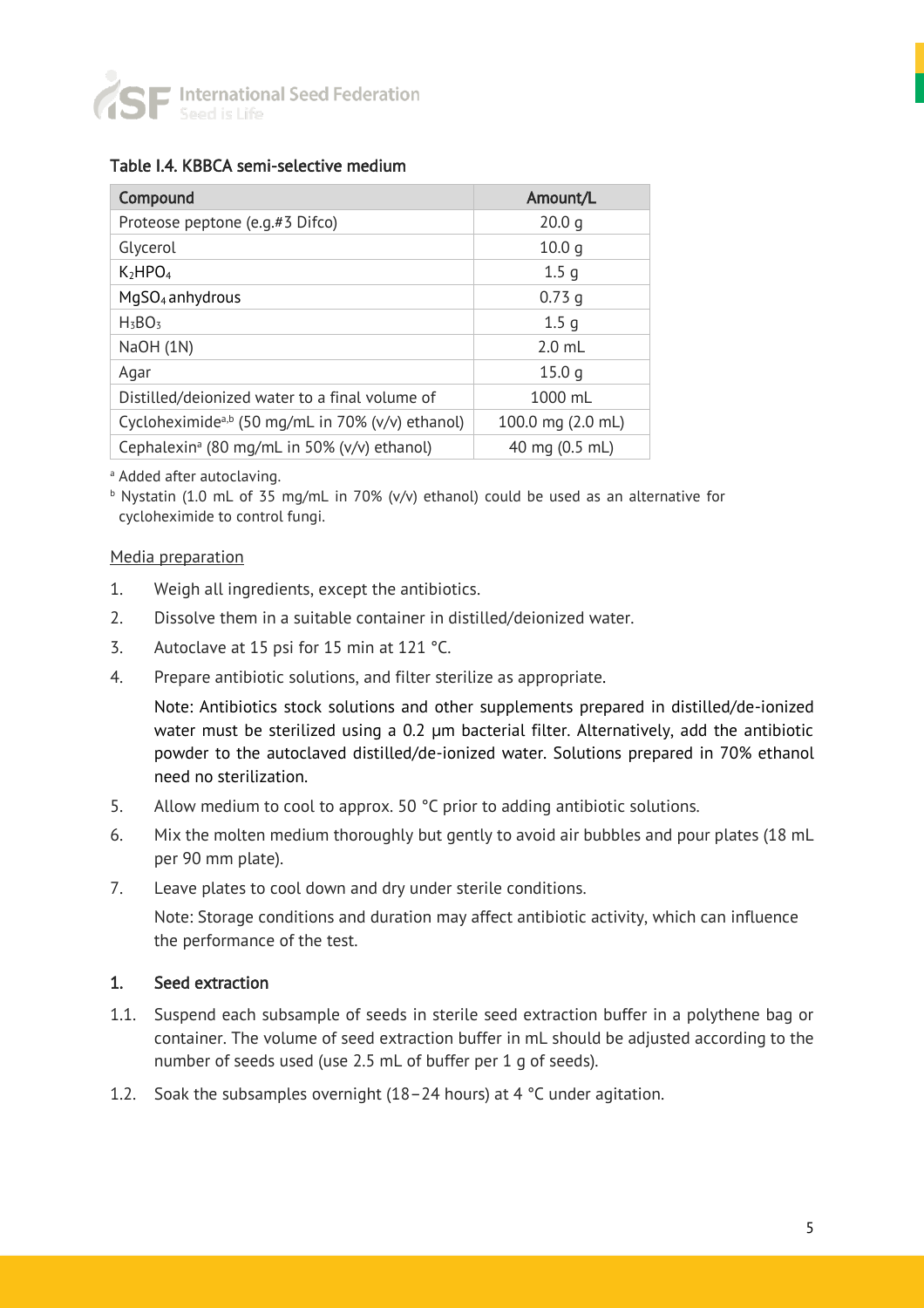

#### 2. Dilution and plating

- 2.1. Shake the polythene bags or containers by hand to obtain a homogeneous extract before diluting.
- 2.2. Prepare two serial ten-fold dilutions from the seed extract by i.) Pipetting 0.5 mL of the extract into 4.5 mL of sterile seed extraction buffer to give a  $10<sup>1</sup>$  dilution and ii.) Pipetting 0.5 mL of the 10<sup>1</sup> dilution into 4.5 mL of sterile seed extraction buffer to give a 10<sup>2</sup> dilution. Vortex well all dilutions.
- 2.3. Pipette 100 µL of each dilution and the undiluted seed extract onto two plates of each of the KBBCA and SNAC semi-selective media and spread over the surface.
- 2.4. Incubate inverted plates at  $28\pm2$  °C and examine after 4-5 days.

#### 3. Positive Control (culture or reference material)

- 3.1. Prepare a suspension of a known Psp strain in sterile seed extraction buffer or reconstitute standardized reference material according to the supplier's instructions. Dilute sufficiently to obtain dilutions containing approx.  $10^{\rm 2}$  to  $10^{\rm 3}$  CFU/mL.
- 3.2. Pipette 100 µL of appropriate dilutions onto plates of both semi-selective media (KBBCA, SNAC) and spread over the surface.
- 3.3. Incubate plates with the sample plates (as in 2.4).

#### 4. Negative Process Control (sterility check)

4.1. Prepare a dilution series from a sample of the seed extraction buffer, without seeds. Plate each dilution on the two semi-selective media, spread over the surface and incubate (as in 2.2 to 2.4).

#### 5. Examination of the plates

- 5.1. Examine the sterility check (NPC) and positive control plates. Test results are only valid when all included controls give the expected result:
	- $\triangleright$  No growth on dilution plates being used as a sterility check.
	- $\triangleright$  Psp colonies on SNAC are circular, white to transparent, mucoid, dome shaped and levan positive (Figure I.1), and on KBBCA creamy and half-translucent (Figure I.2).
	- $\triangleright$  The number of bacteria on the dilution plates are consistent with the dilution, i.e. it decreases approx. ten-fold with each dilution.

Note: Dilution plates prepared from the positive control isolate or reference material, should give single colonies with typical morphology. The numbers of colonies on dilution plates prepared from the positive control isolate or reference material should be similar on both media.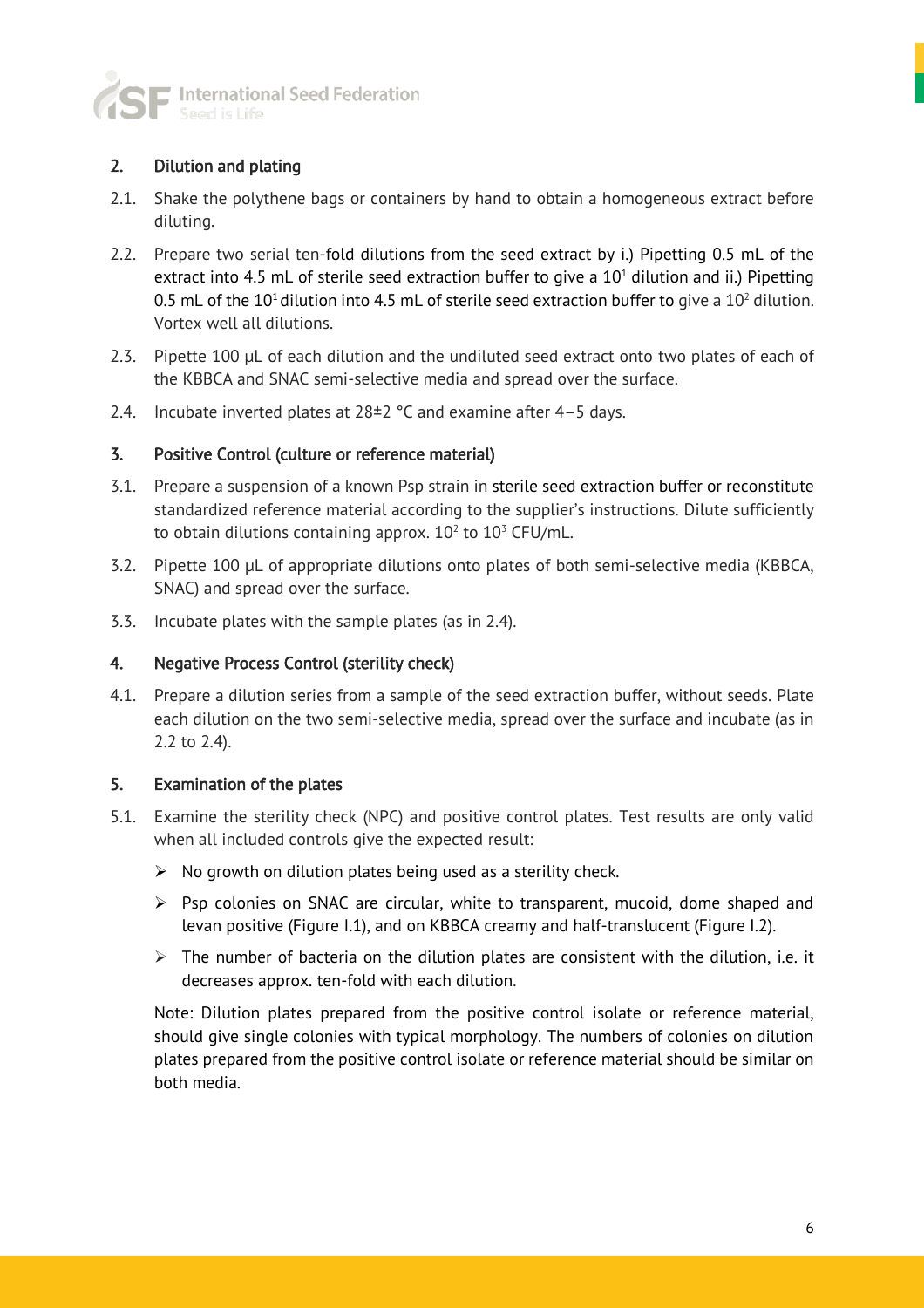

5.2. Examine the sample plates for the presence of typical Psp colonies by comparing them with the positive control plates.

Note: Verify that the plates are readable according to the dilution plating best practices and record the presence of suspect colonies.



Figure I.1. Plate of SNAC medium after 4 days of incubation at 28±2 °C showing typical colonies of Psp that are levan positive.



Figure I.2. Plate of KBBCA medium after 4 days of incubation at 28±2 °C showing typical colonies of Psp.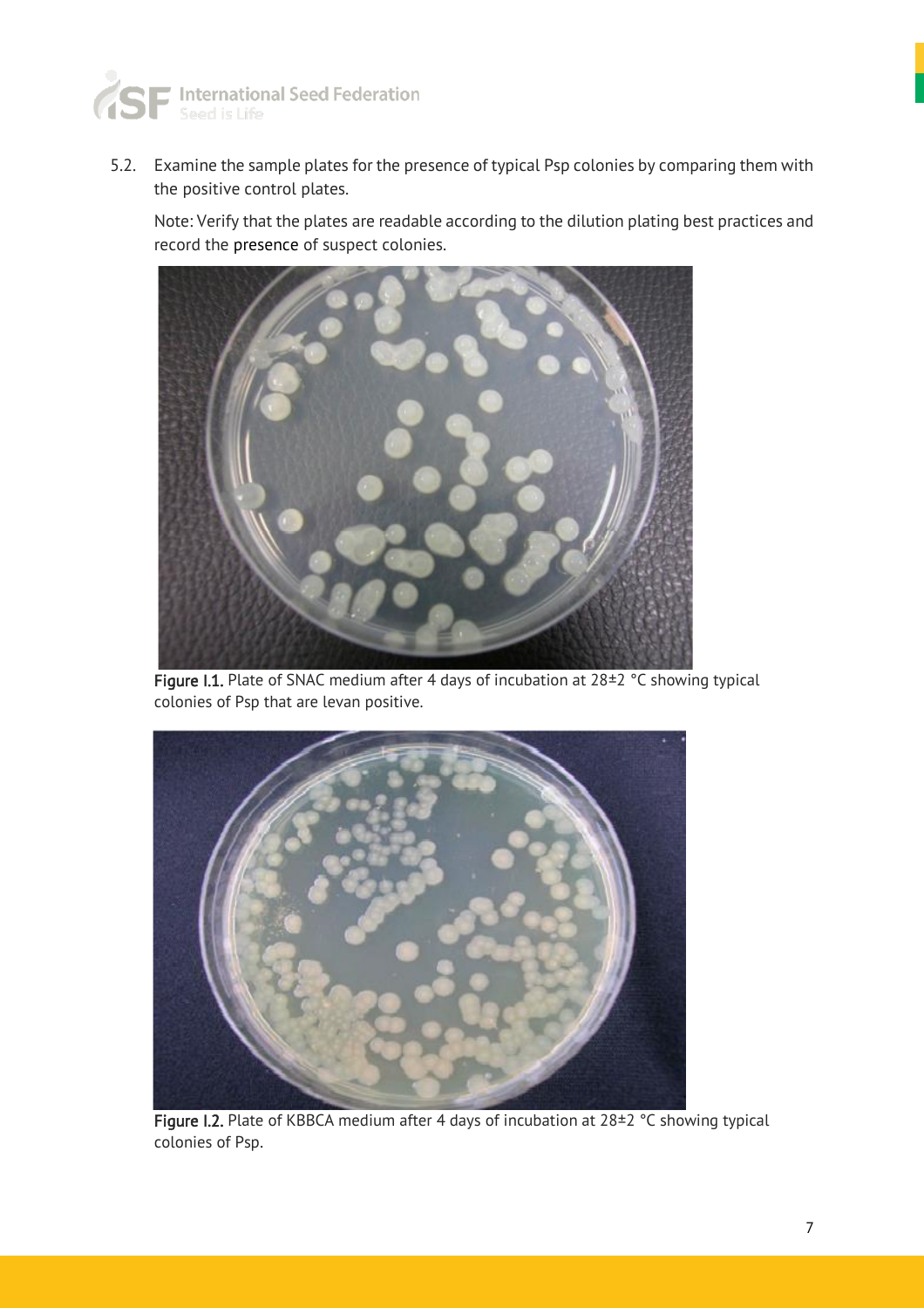

#### 6. Confirmation/identification of suspect colonies

- 6.1. Pick up at least six suspect colonies per subsample grown on SNAC medium, if present, and subculture them on sectored plates of KBBCA medium.
- 6.2. Pick up at least six suspect colonies per subsample grown on KBBCA medium, if present, and subculture them on sectored plates of SNAC medium.
- 6.3. Repeat with the positive control colonies. Subculture one colony grown on SNAC medium on a sectored plate of KBBCA medium and subculture one colony grown on KBBCA medium on a sectored plate of SNAC medium.
- 6.4. Incubate sectored plates for  $2-3$  days at  $28\pm2$  °C.
- 6.5. Check colonies sub-cultured on SNAC medium for the typical Psp morphology and levan production. P. syringae pv. pisi colonies are levan positive (Figure I.1). Compare to the positive control.
- 6.6. Check colonies sub-cultured on KBBCA medium for the typical Psp morphology and optionally for blue fluorescence under UV light. Some Psp strains produce a blue fluorescent pigment under UV light whereas others are non-fluorescent (Figure I.3).

Note: The optional UV-light step can decrease the number of suspect colonies by only selecting blue fluorescent and non-fluorescent colonies.



Figure I.3. Fluorescent and non-fluorescent Psp isolates under UV-light.

- 6.7. Record results for each colony sub-cultured.
- 6.8. The identity of the isolates can be confirmed by the PCR assay (section II). The pathogenicity of the isolates should be confirmed by a pathogenicity assay on pea seedlings of known susceptibility (section III).

Note: As non-pathogenic isolates may also be present in seed lots it is essential to subculture at least the minimum number of suspect colonies specified (six per subsample), and to test the pathogenicity of all *Pseudomonas*-like sub-cultured isolates by a pathogenicity assay.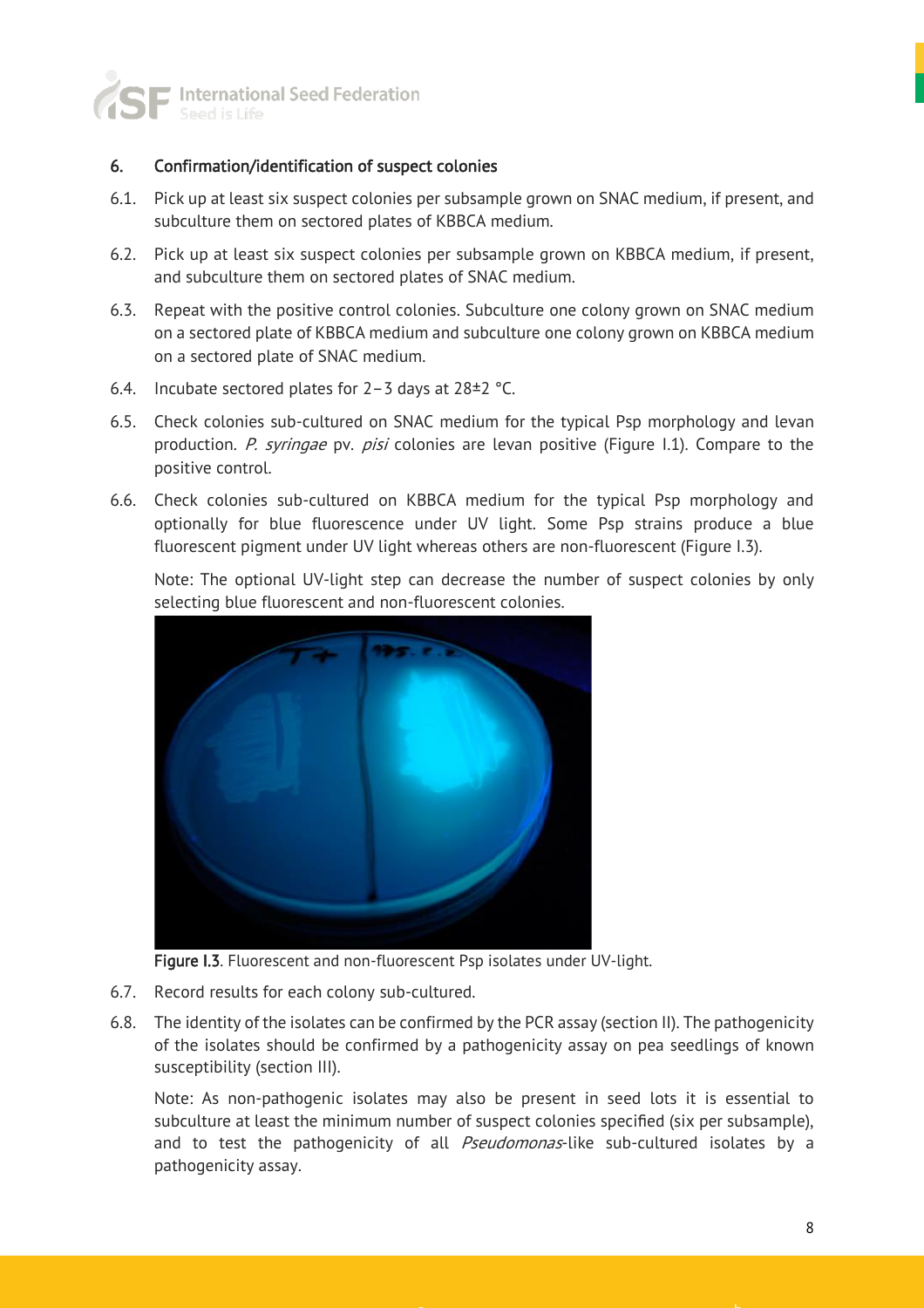

# II. IDENTIFICATION BY QPCR (OPTIONAL STEP)

For PCR methods, in-house method optimization is often necessary by changing certain parameters as described in **Best Practices for PCR Assays in Seed Health Tests.** 

#### **Materials**

- − sterile distilled/deionised water
- − Controls (Table II.1)
- − PCR mix, primers (Table II.2) and equipment
- − Lab disposables

#### Table II.1. Types of controls used

| Control type                         | <b>Description</b>                               |  |
|--------------------------------------|--------------------------------------------------|--|
| Positive Process Control (PPC)       | Freshly prepared suspension of Psp               |  |
| Negative Process Control (NPC)       | Freshly prepared suspension of non-target colony |  |
| Internal Amplification Control (IAC) | Universal bacterial primers (Wu et al. 2008)     |  |
| Non Template Control (NTC)           | Nucleic acid-free water                          |  |

#### Table II.2. Primer-sequences and references

| <b>Name</b> | Sequence                                 | Source             |
|-------------|------------------------------------------|--------------------|
| avrRps4-F   | 5' - GAG GCC AAC CCA GCC GAA A-3'        |                    |
| avrRps4-R   | 5' - TGA TTC TGC GGT CTT CGT TTC TG - 3' | Baldwin 2015       |
| AN7/2       | 5' - AAC GGC GAG GGT TGT GGA AA - 3'     |                    |
| Pspi3       | 5' - TCA CTC CGA GCT CCT CAC TA - 3'     |                    |
| AN3/1       | 5' - CAC CCA GCG CAT TAC TAG GA - 3'     | Arnold et al. 1996 |
| AN3/2       | $5'$ – CCA GCA CCC AGA TTG AGA CT – $3'$ |                    |
| Wu-F        | 5' - CAA CGC GAA GAA CCT TAC C - 3'      |                    |
| Wu-R        | 5' - ACG TCA TCC CCA CCT TCC - 3'        | Wu et al. 2008     |

#### 1. DNA isolation

The template DNA from single colonies for PCR can be obtained by several means. The method presented here was used for the validation of this protocol.

- 1.1. Make a bacterial suspension of  $10<sup>7</sup>$ -10<sup>8</sup> CFU/mL from the suspected cultures and the positive process control (Table II.1) in sterile distilled/deionized water. In addition, a nonsuspect isolate should be used as a negative process control (NPC).
- 1.2. Incubate the suspensions for 10 min at 95 °C.
- 1.3. Suspensions can be stored at  $-20$  °C until identification.

#### 2. PCR

2.1. Use the avrRps4 primer set from Baldwin (2015) for Psp-specific DNA amplification (Table II.2). Amplification with these primers will give a product size of 114 bp.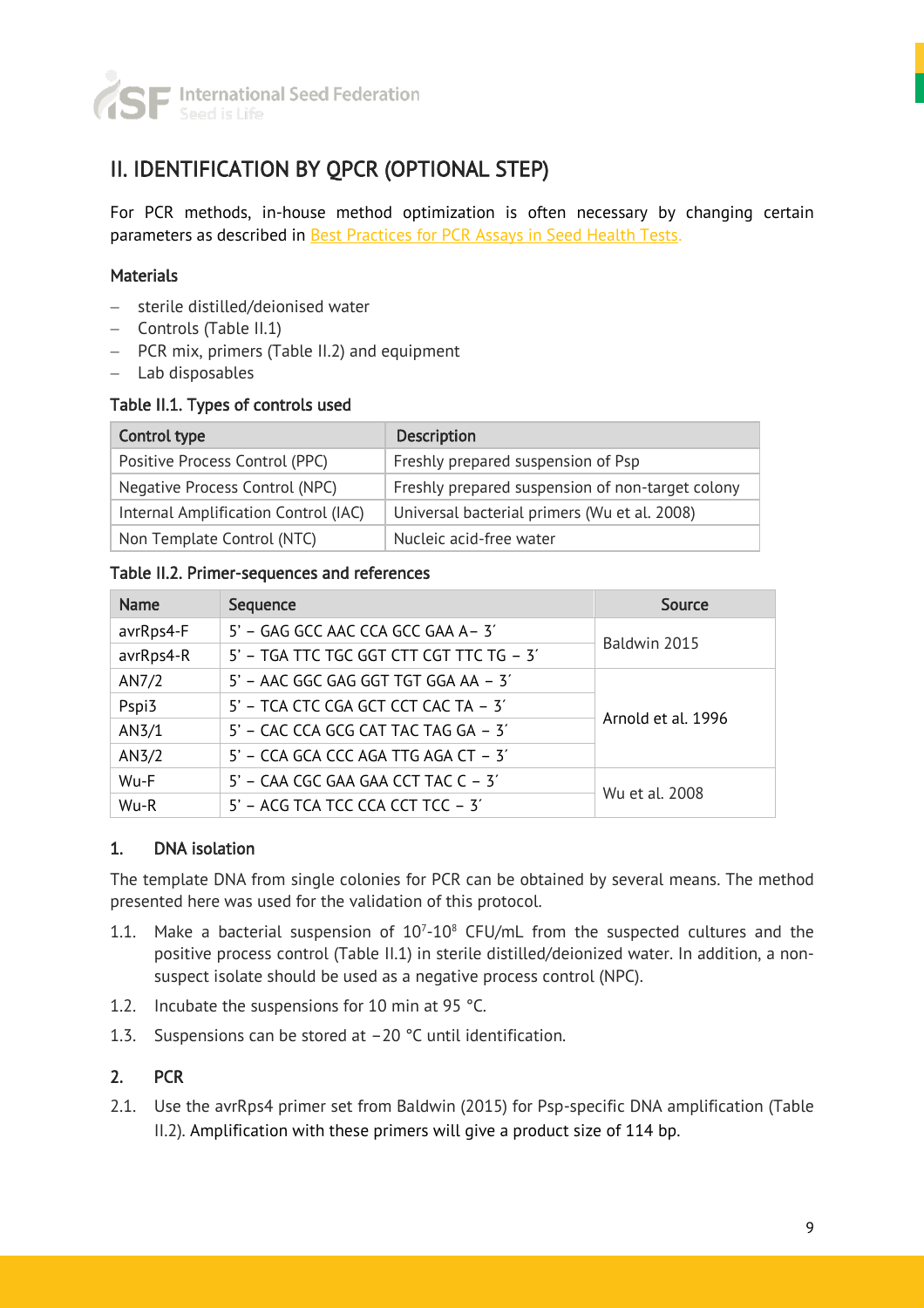

Use the AN7 and AN3 primer sets from Arnold et al. (1996) for Psp-specific DNA amplification (Table II.2). Amplification with these primers will give a product size of 272 bp or 132 bp, respectively, depending on the genetic lineage of the Psp strain (either AN7 or AN3).

Use the universal primers from Wu et al. (2008) (Table II.2) to validate the PCR reaction. Amplification with these primers will give a product size of 228bp.

2.2. Prepare the reaction mixtures as indicated in Tables II.3, II.4 and II.5.

Table II.3. PCR mix avrRps4 SYBR-green (P. syringae pv. pisi specific reaction mix)

| Component                   | For 1 reaction (in $\mu$ L) | <b>Final concentration</b> |
|-----------------------------|-----------------------------|----------------------------|
| avrRps4-F $(10 \mu M)$      | 1.0                         | $0.7 \mu M$                |
| avrRps4-R $(10 \mu M)$      | 1.0                         | $0.7 \mu M$                |
| Qiagen Quantitect SYBR (2x) | 7.5                         | 1x                         |
| PCR grade $H_2O$            | 3.5                         |                            |
| Template DNA                | 2.0                         |                            |
| Total                       | 15.00                       |                            |

| Component                   | For 1 reaction (in µL) | <b>Final concentration</b> |
|-----------------------------|------------------------|----------------------------|
| AN3/1 (10 µM)               | 1.0                    | $0.7 \mu M$                |
| AN3/2 (10 µM)               | 1.0                    | $0.7 \mu M$                |
| AN7/2 $(10 \mu M)$          | 1.0                    | $0.7 \mu M$                |
| Pspi $3(10 \mu M)$          | 1.0                    | $0.7 \mu M$                |
| Qiagen Quantitect SYBR (2x) | 7.5                    | 1x                         |
| PCR grade $H_2O$            | 1.5                    |                            |
| Template DNA                | 2.0                    |                            |
| Total                       | 15.00                  |                            |

#### Table II.4. PCR mix AN3, AN7 SYBR-green (P. syringae pv. pisi specific reaction mix)

#### Table II.5. PCR mix Wu SYBR-green (Universal bacterial primer reaction mix)

| Component                   | For 1 reaction (in $\mu$ L) | <b>Final concentration</b> |
|-----------------------------|-----------------------------|----------------------------|
| Wu-F $(10 \mu M)$           | 1.0                         | $0.7 \mu M$                |
| Wu-R (10 µM)                | 1.0                         | $0.7 \mu M$                |
| Qiagen Quantitect SYBR (2x) | 75                          | 1x                         |
| PCR grade $H_2O$            | 3.5                         |                            |
| Template DNA                | 2.0                         |                            |
| <b>Total</b>                | 15.0                        |                            |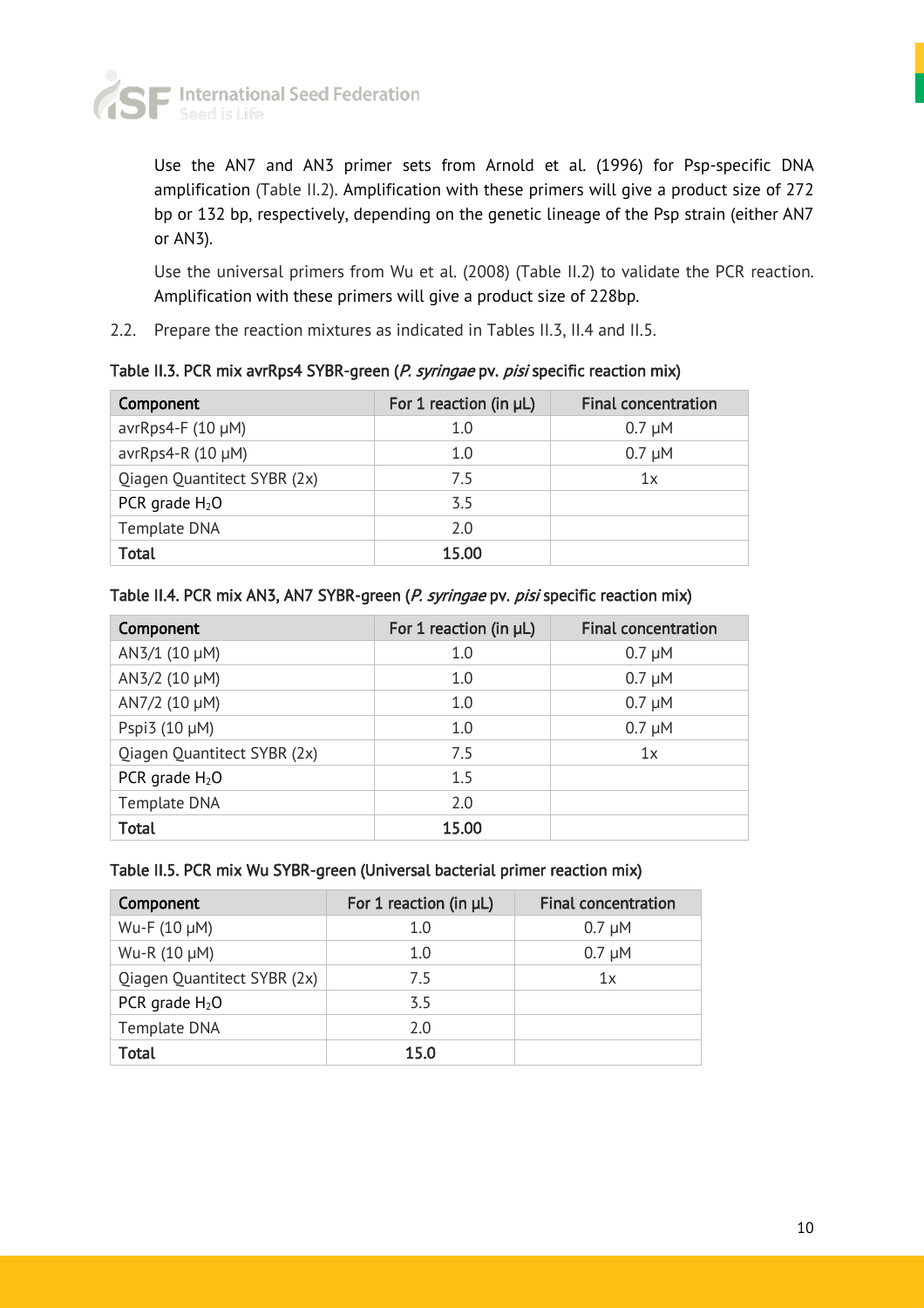

2.3. Perform the PCR reaction in a real-time PCR instrument according to the PCR conditions (Table II.6).

Note: If different PCR mixtures and amplification programs are used, it is necessary to verify their performance. Validation studies have shown that PCR results are more dependent on laboratory conditions than on the PCR protocol when different PCR mixes and amplification products were used.

#### Table II.6. PCR conditions

| <b>Step</b> | <b>Temperature</b> | <b>Duration</b>   |
|-------------|--------------------|-------------------|
| hold        | 95 °C              | $15$ min          |
|             | 94 °C              | 10 sec            |
| 35 cycles   | 60 °C              | 15 <sub>sec</sub> |
|             | 72 °C              | 30 <sub>sec</sub> |
| Melt Curve  | 72 °C-95 °C        |                   |

2.4. Determine the cut-off values. Cut-off values must be established by each laboratory for their positive and internal amplification controls (IAC) prior to the assay being used on routine samples. For recommendations on setting cut-off values, see Real-time PCR prescreening in seed health methods.

Note: In the case of universal bacterial primers, positive reactions may occur in nontemplate controls (NTC) due to the presence of residual DNA in Taq enzyme reagents. The IAC Cq values from reactions on suspect isolates should at least be 3.3 Cq value lower than the IAC Cq values from the NTC reactions.

#### 3. Interpretation and decisions

For interpretation and decision making, the results from all primer sets need to be taken into account, see Table II.7. Test results are only valid when all included controls presented in Table II.1 give the expected result.

Note: in the CT a PCR result was regarded positive with a Cq value of  $\leq 35$ , with a melt curve temperature identical ( $\pm$ 1.5 °C) to the PPC and negative with a Cq value > 35 or a melt curve temperature different (±1.5 °C) from the PPC.

| avrRps4  | AN3/AN7  | Wu                   | qPCR Result                       | Follow-up                              |
|----------|----------|----------------------|-----------------------------------|----------------------------------------|
| Positive | Positive | Positive or negative | Target DNA for Psp detected       | Pathogenicity test for<br>confirmation |
| Negative | Negative | Positive             | No target DNA for Psp<br>detected | Negative, no follow up                 |
| Negative | Negative | Negative             | <b>IAC</b> failure                | Repeat PCR                             |
| Positive | Negative | Positive or negative | Inconclusive                      | Pathogenicity test for<br>confirmation |
| Negative | Positive | Positive or negative | Inconclusive                      | Pathogenicity test for<br>confirmation |

Table II.7. Interpretation and decision table for the PCR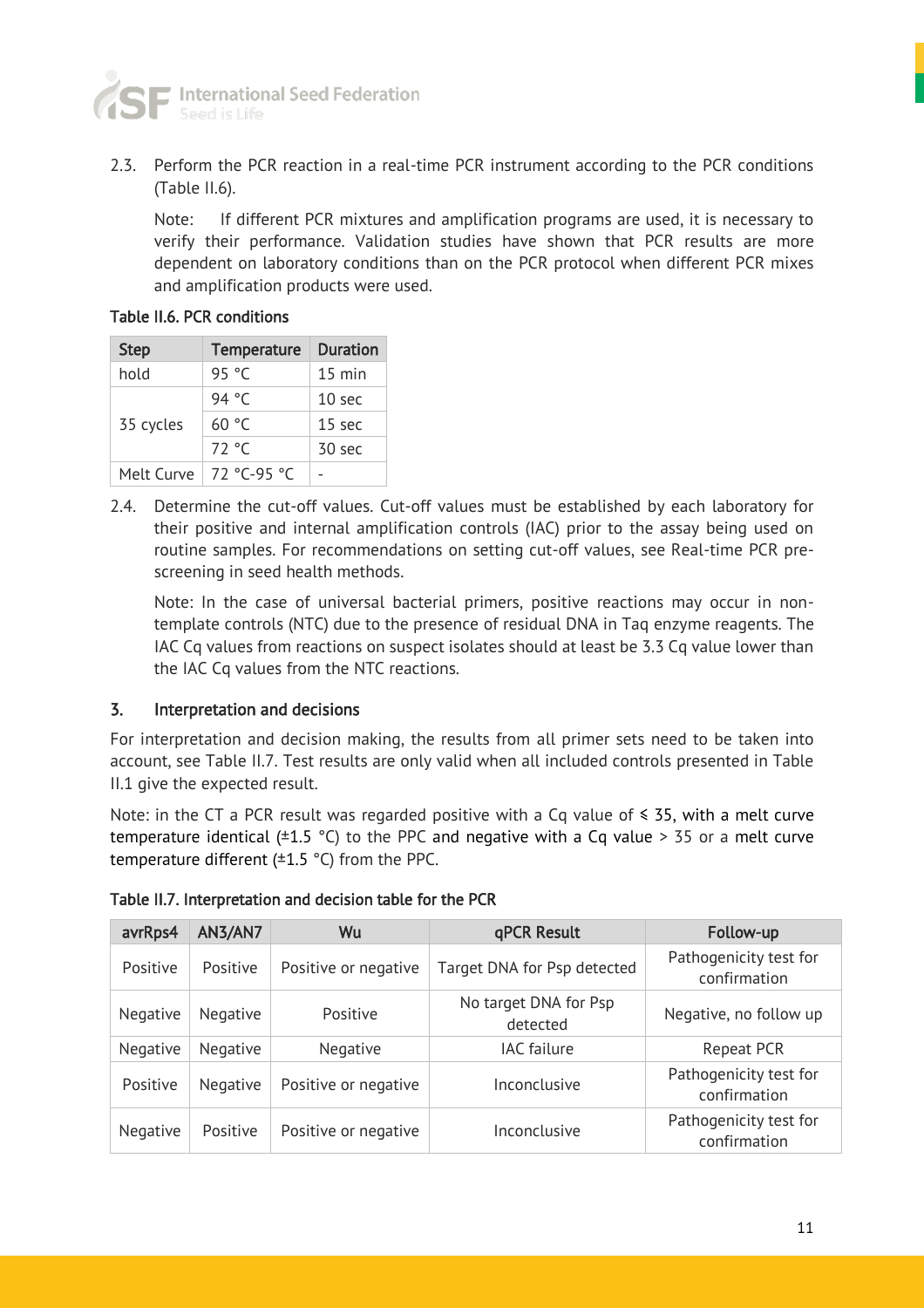

# III. CONFIRMATION BY PATHOGENICITY ASSAY

#### **Materials**

- − Pea seeds or seedlings susceptible to all races of the pathogen (e.g. cv. Kelvedon Wonder)
- − Blotter paper
- − Plastic bags
- − Controls (Table III.1)
- − Demineralised water
- − Potting substrate or equivalent

#### Table III.1. Types of controls used

| Control type                   | <b>Description</b>               |  |
|--------------------------------|----------------------------------|--|
| Positive Process Control (PPC) | A known pathogenic strain of Psp |  |
| Negative Control (NC)          | Demineralized water              |  |

#### 1. Pathogenicity assay – option 1

- 1.1. Germinate seeds of a pea cultivar known to be susceptible to all races of Psp (e.g. cv. Kelvedon Wonder) in wet blotter paper. Roll the paper with the seeds and place it in a plastic bag. Incubate the closed bag at room temperature (18–20  $^{\circ}$ C) for 2-4 days to allow for seed germination. Make sure to germinate enough seeds for all the suspect colonies that will be tested.
- 1.2. Prepare a suspension of a 24–48 hours old suspect bacterial culture and the positive process control (from SNAC or KBBCA) in sterile demineralised water and dilute it to a concentration of 10<sup>8</sup> CFU/mL.
- 1.3. Cut and remove the root tips of the 2-4 day-old germinated pea seeds.
- 1.4. Incubate 3 seeds for 15 min in the bacterial suspension of the suspect colonies and the positive process control (PPC) and incubate 3 seeds for 15 min in sterile demineralised water as negative control (NC).
- 1.5. Remove the seeds from the bacterial suspension (for the suspect colonies and PPC) or sterile demineralised water (NC) and sow them in a labelled potting substrate or equivalent. Incubate at 20±5 °C with 12 hours light/12 hours dark or 16 hours light/8 hours dark and 100% saturating humidity.
- 1.6. Examine seedlings for typical greasy lesions on stems and leaflets after 5-9 days (Figure III.1). Compare to the positive and negative controls.

Test results are only valid when all included controls give the expected result. The PPC isolate should give typical symptoms and the NC should give no symptoms in the pathogenicity test.

1.7. Record the suspect colonies as positive if greasy lesions are observed.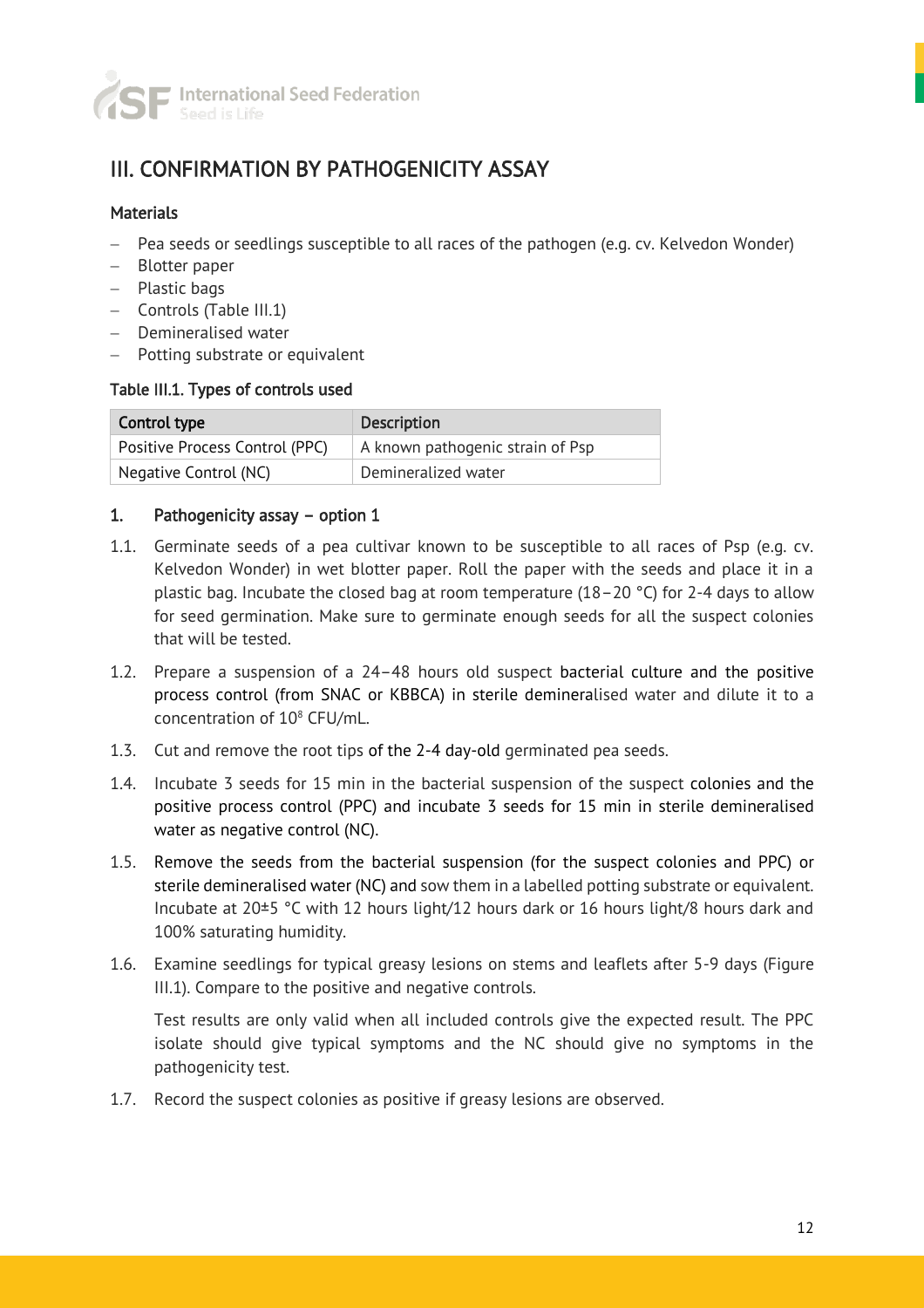



Figure III.1. Typical greasy lesions on the stem of a pea seedling 'Kelvedon Wonder', 9 days after inoculation following pathogenicity assay - option 1.

#### 2. Pathogenicity assay – option 2

- 2.1. Grow seedlings of a pea cultivar known to be susceptible to all races of Psp (e.g. cv. Kelvedon Wonder) in small pots or container with potting soil at 20–25 °C with sufficient light until 2 true leaf stage (approx. 8–10 days after sowing).
- 2.2. Prepare a suspension of a 24–48 hours old suspect bacterial culture and the positive process control culture (from SNAC or KBBCA) in sterile demineralised water and dilute it to a concentration of  $10^6$  CFU/mL.
- 2.3. Inject each bacterial suspension with a syringe and needle into the stem of at least 2 pea seedlings (2 seedlings per suspect colony). Inject sterile demineralised water into the stem of 2 pea seedlings to serve as the negative control. A negative control as well as a positive control isolate should be included in every pathogenicity test.
- 2.4. Incubate the inoculated seedlings at  $20\pm5$  °C with saturating humidity.
- 2.5. Examine seedlings for extended greasy lesion from the point of inoculation after 5–9 days. Compare to positive and negative controls.

Note:Test results are only valid when all included controls give the expected result. The PPC isolate should give typical symptoms and the NC should give no symptoms in the pathogenicity test.

2.6. Record the suspect colonies as positive if greasy lesions are observed.